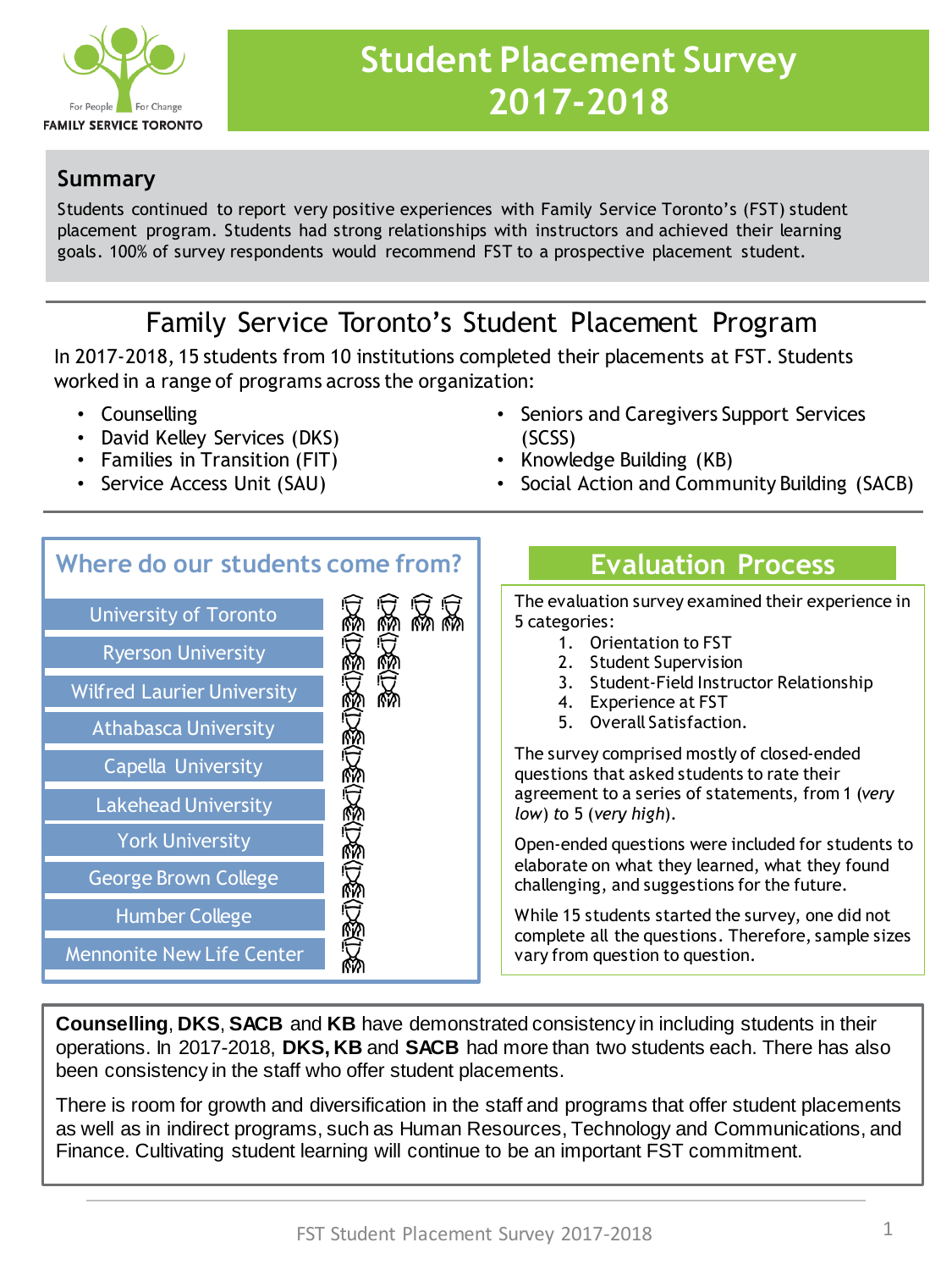Orientation to FST Students participate in a general orientation to the organization. Field instructors provide an placement-specific orientations.

| $83%$ of<br>students<br>$(n=12)$<br>reported being<br>well-informed<br>about | FST's mission, values, and strategy     | 92% of students felt<br>well oriented to<br>their specific<br>program area        |
|------------------------------------------------------------------------------|-----------------------------------------|-----------------------------------------------------------------------------------|
|                                                                              | The community that FST supports         |                                                                                   |
|                                                                              | FST's range of programs and services    | 92% of students felt<br>prepared to begin<br>their placement<br>after orientation |
|                                                                              | FST's policies guiding student practice |                                                                                   |
|                                                                              |                                         |                                                                                   |

```
Student Supervision
```
Field instructors provide students with hands-on experience, informed by formal meetings and the student's learning objectives.

While a majority of students had formal meetings with their field instructors on a weekly basis, a few students met with their field instructor once every four weeks. This is an area for improvement, as regular in-depth supervision is critical to student learning.



#### Student-Field Instructor Relationship At the core of the student experience is the

mentoring relationship with field instructors.

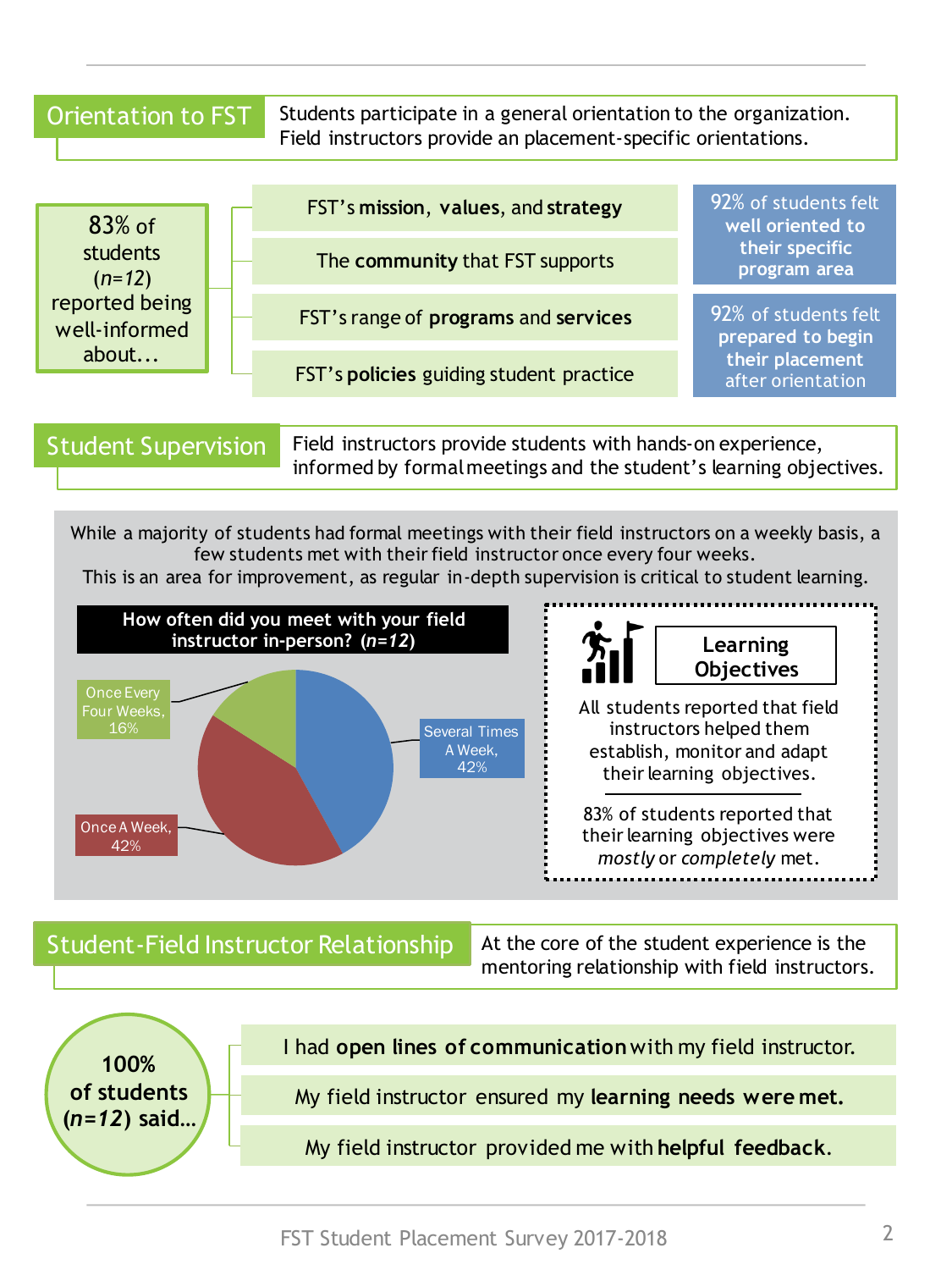Experience at FST

Students are encouraged to learn about FST beyond their program area and could participate in learning opportunities to do so.

91% of students (*n=11*) found FST staff to be **inclusive and welcoming.**

Students engaged in a variety of **learning experiences**  to enhance their understanding of the organization.

Some students missed out on learning experiences due to **unawareness/forgotten**, **being too focused on their own tasks**, **no time** or **uncertainty on how to approach staff**. This suggests that future field instructors could facilitate these experiences through relevant introductions and setting aside time in student schedules for these opportunities.



*took part in each learning experience (n=11)*

# **TOP SKILLS THAT STUDENTS ACQUIRED DURING THEIR PLACEMENT**



**Program Evaluation Counselling and Assessments Advocacy Project Management Data and Policy Analysis Written Communication**



### ADVICE FOR NEW STUDENTS

"Prioritize your own health and wellbeing by being honest and direct with your supervisor and other staff."

"Take advantage of the learning opportunities like informational interviews, shadowing and learning seminars."

**"If you have free time, walk over and speak to the folks around you. In an open office, people sometimes have \*less\* spontaneous conversations because they are worried about being loud and disturbing others. Don't be worried about that. Just go meet people."**

"Be open minded, willing to take calculated risks to improve learning and use the support provided."